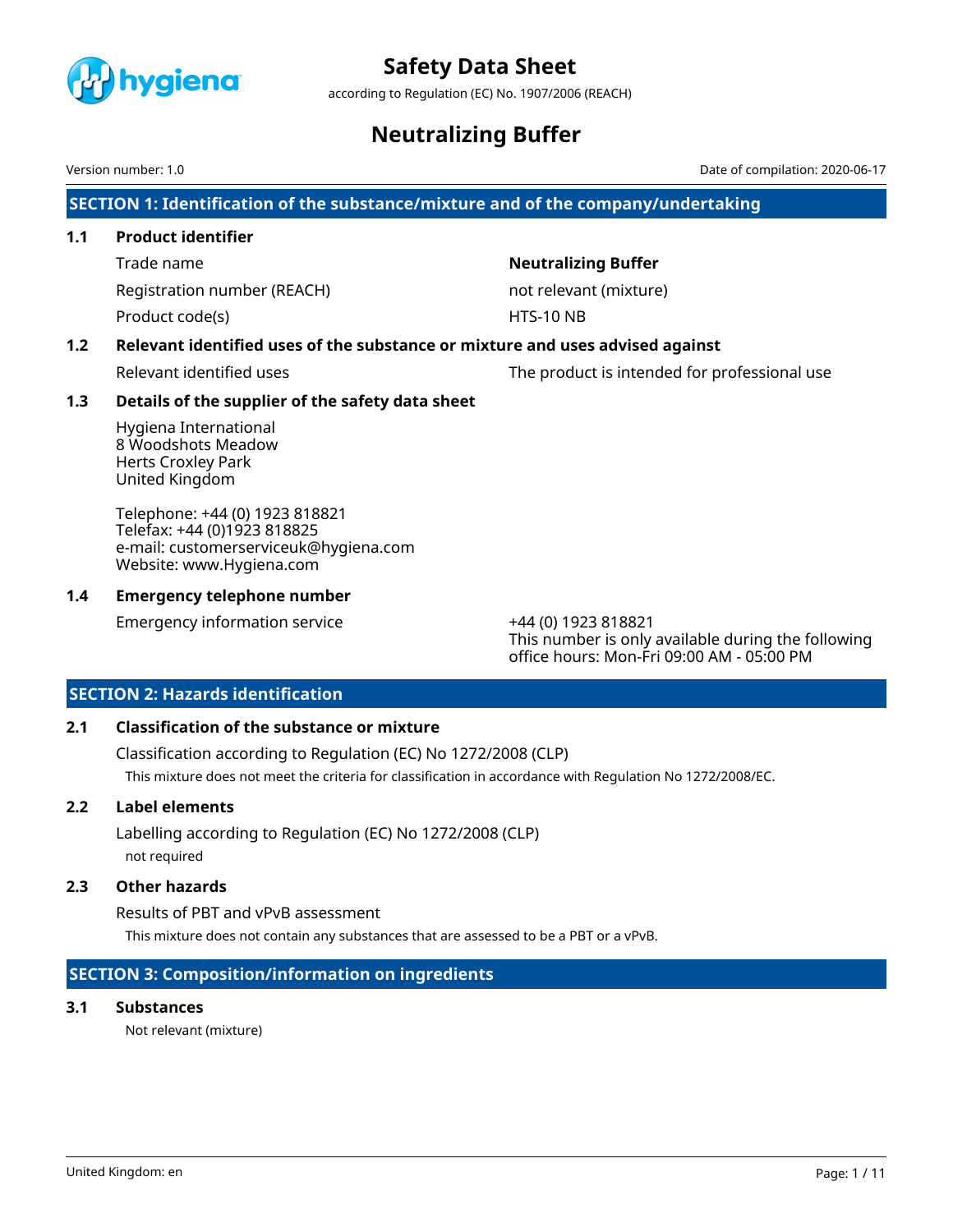

according to Regulation (EC) No. 1907/2006 (REACH)

# **Neutralizing Buffer**

Version number: 1.0 Date of compilation: 2020-06-17

# **3.2 Mixtures**

## Description of the mixture

| Name of substance   | <b>Identifier</b>   | $Wt\%$    | <b>Classification acc. to GHS</b> | <b>Pictograms</b> |
|---------------------|---------------------|-----------|-----------------------------------|-------------------|
| Water, distilled    | CAS No<br>7732-18-5 | $\geq 90$ |                                   |                   |
| Neutralizing Buffer |                     | $0.1 - 1$ |                                   |                   |

For full text of abbreviations: see SECTION 16.

# **SECTION 4: First aid measures**

## **4.1 Description of first aid measures**

### General notes

Do not leave affected person unattended. Remove victim out of the danger area. Keep affected person warm, still and covered. Take off immediately all contaminated clothing. In all cases of doubt, or when symptoms persist, seek medical advice. In case of unconsciousness place person in the recovery position. Never give anything by mouth.

### Following inhalation

If breathing is irregular or stopped, immediately seek medical assistance and start first aid actions. Provide fresh air.

### Following skin contact

Wash with plenty of soap and water.

### Following eye contact

Remove contact lenses, if present and easy to do. Continue rinsing. Irrigate copiously with clean, fresh water for at least 10 minutes, holding the eyelids apart.

### Following ingestion

Rinse mouth with water (only if the person is conscious). Do NOT induce vomiting.

# **4.2 Most important symptoms and effects, both acute and delayed**

Symptoms and effects are not known to date.

# **4.3 Indication of any immediate medical attention and special treatment needed**

none

# **SECTION 5: Firefighting measures**

# **5.1 Extinguishing media**

Suitable extinguishing media Water spray, Alcohol resistant foam, BC-powder, Carbon dioxide (CO2)

# Unsuitable extinguishing media

Water jet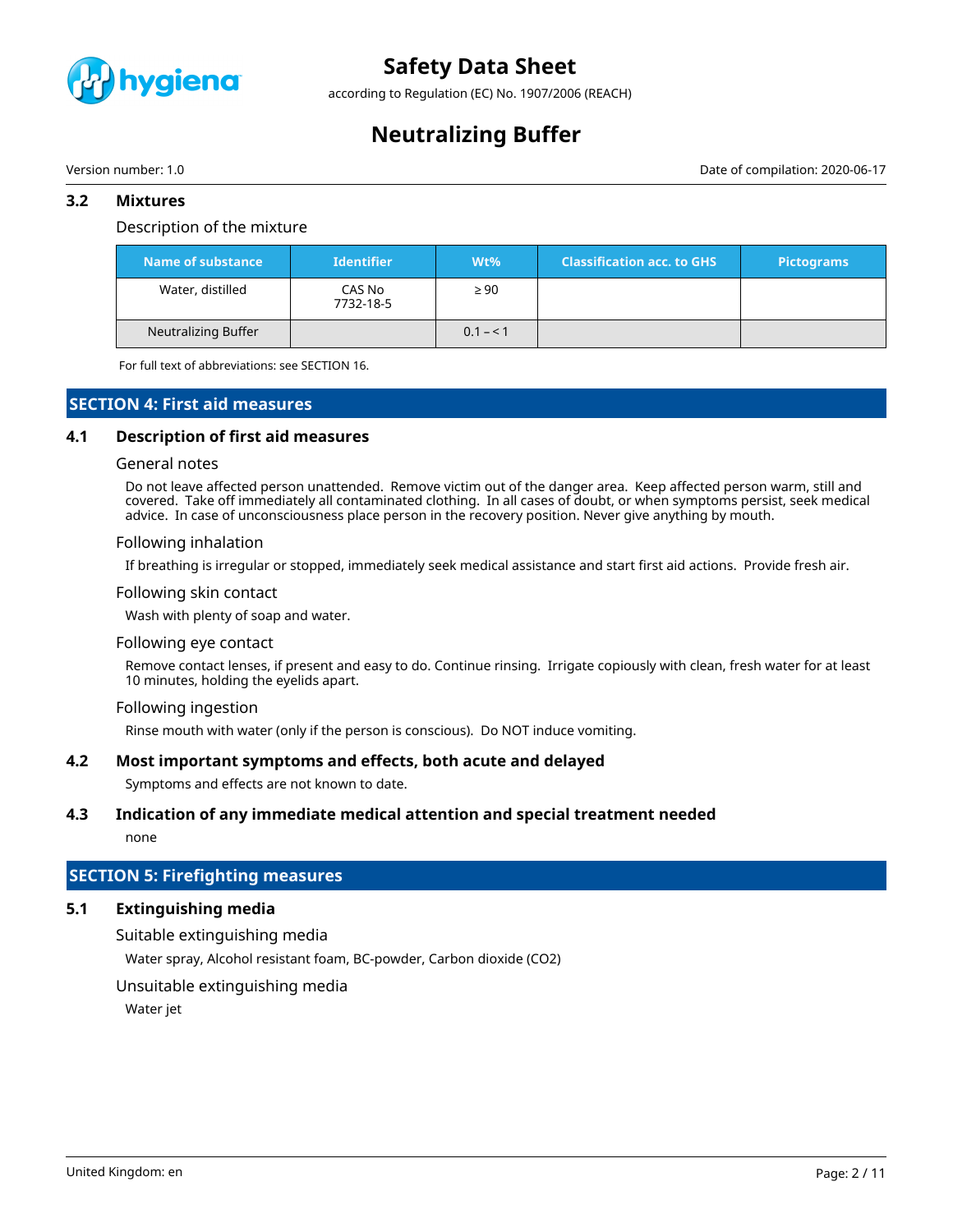

according to Regulation (EC) No. 1907/2006 (REACH)

# **Neutralizing Buffer**

Version number: 1.0 Date of compilation: 2020-06-17

# **5.2 Special hazards arising from the substance or mixture**

# **5.3 Advice for firefighters**

In case of fire and/or explosion do not breathe fumes. Co-ordinate firefighting measures to the fire surroundings. Do not allow firefighting water to enter drains or water courses. Collect contaminated firefighting water separately. Fight fire with normal precautions from a reasonable distance.

# **SECTION 6: Accidental release measures**

# **6.1 Personal precautions, protective equipment and emergency procedures**

For non-emergency personnel

Remove persons to safety.

For emergency responders

Wear breathing apparatus if exposed to vapours/dust/spray/gases.

## **6.2 Environmental precautions**

Keep away from drains, surface and ground water. Retain contaminated washing water and dispose of it.

## **6.3 Methods and material for containment and cleaning up**

Advice on how to contain a spill

Covering of drains

## Advice on how to clean up a spill

Wipe up with absorbent material (e.g. cloth, fleece). Collect spillage: sawdust, kieselgur (diatomite), sand, universal binder

Appropriate containment techniques

Use of adsorbent materials.

Other information relating to spills and releases

Place in appropriate containers for disposal. Ventilate affected area.

# **6.4 Reference to other sections**

Personal protective equipment: see section 8. Incompatible materials: see section 10. Disposal considerations: see section 13.

# **SECTION 7: Handling and storage**

# **7.1 Precautions for safe handling**

### Recommendations

- Measures to prevent fire as well as aerosol and dust generation

Use local and general ventilation. Use only in well-ventilated areas.

Advice on general occupational hygiene

Wash hands after use. Do not eat, drink and smoke in work areas. Remove contaminated clothing and protective equipment before entering eating areas. Never keep food or drink in the vicinity of chemicals. Never place chemicals in containers that are normally used for food or drink. Keep away from food, drink and animal feedingstuffs.

# **7.2 Conditions for safe storage, including any incompatibilities**

## Control of effects

Protect against external exposure, such as

Frost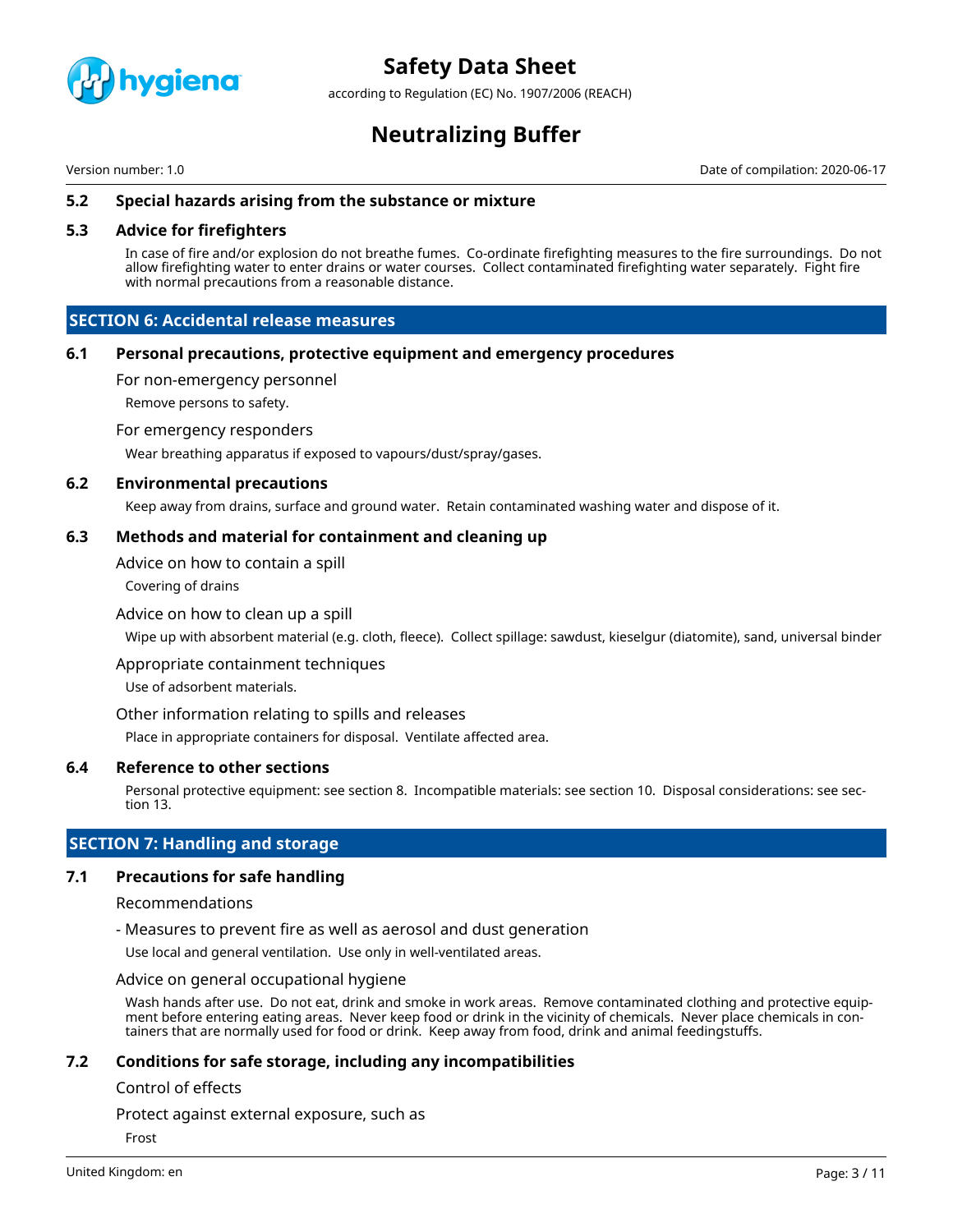

according to Regulation (EC) No. 1907/2006 (REACH)

# **Neutralizing Buffer**

Version number: 1.0 Date of compilation: 2020-06-17

## **7.3 Specific end use(s)**

See section 16 for a general overview.

# **SECTION 8: Exposure controls/personal protection**

### **8.1 Control parameters**

This information is not available.

### **8.2 Exposure controls**

### Appropriate engineering controls

General ventilation.

### Individual protection measures (personal protective equipment)

### Eye/face protection

Wear eye/face protection.

### Skin protection

### - Hand protection

Wear suitable gloves. Chemical protection gloves are suitable, which are tested according to EN 374. Check leak-tightness/impermeability prior to use. In the case of wanting to use the gloves again, clean them before taking off and air them well. For special purposes, it is recommended to check the resistance to chemicals of the protective gloves mentioned above together with the supplier of these gloves.

### - Other protection measures

Take recovery periods for skin regeneration. Preventive skin protection (barrier creams/ointments) is recommended. Wash hands thoroughly after handling.

### Respiratory protection

In case of inadequate ventilation wear respiratory protection.

### Environmental exposure controls

Use appropriate container to avoid environmental contamination. Keep away from drains, surface and ground water.

# **SECTION 9: Physical and chemical properties**

## **9.1 Information on basic physical and chemical properties**

### **Appearance**

| Physical state | liquid         |
|----------------|----------------|
| Colour         | various        |
| Odour          | characteristic |

## **Other safety parameters**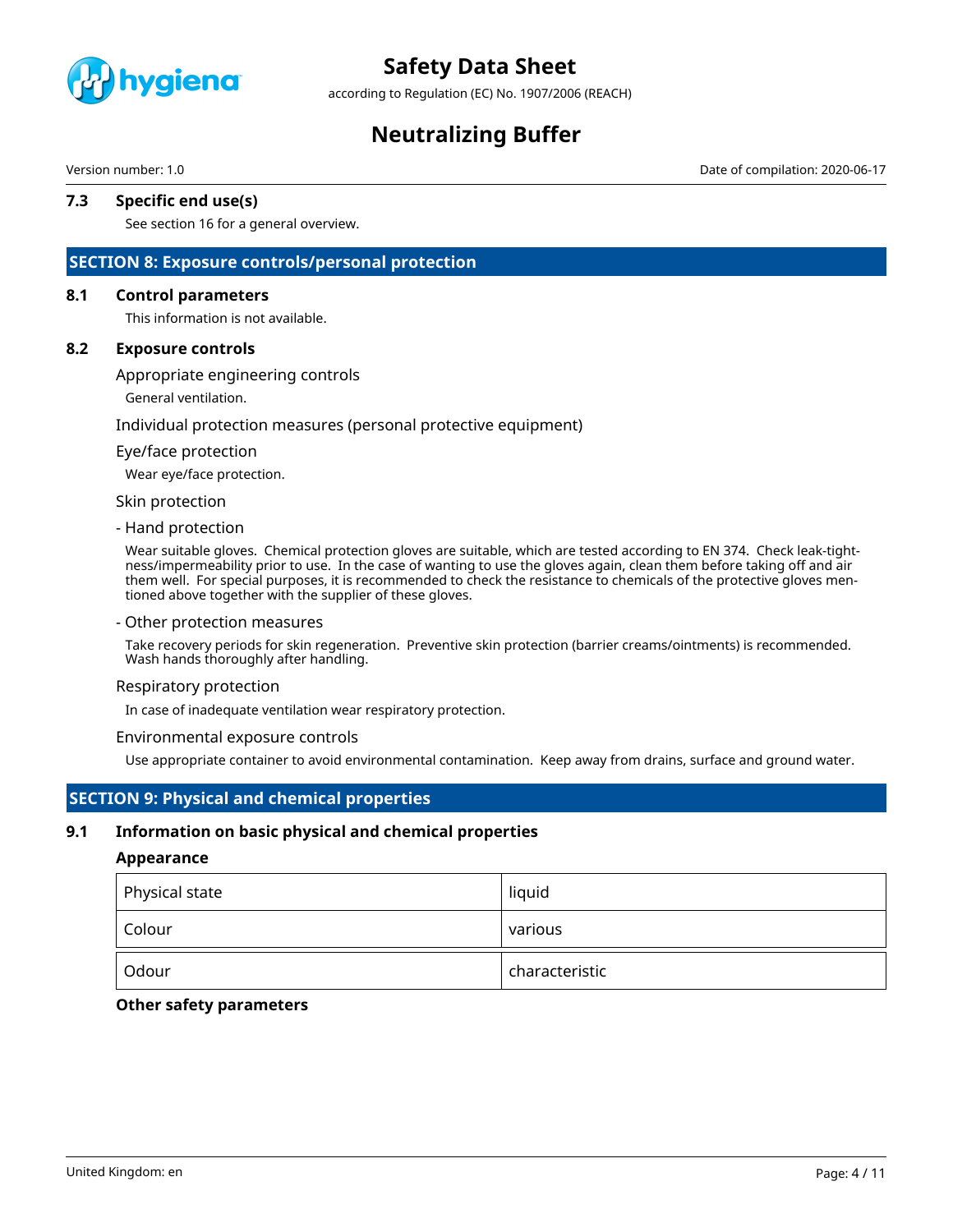

according to Regulation (EC) No. 1907/2006 (REACH)

# **Neutralizing Buffer**

Version number: 1.0 Date of compilation: 2020-06-17

| pH (value)                                            | not determined                                |
|-------------------------------------------------------|-----------------------------------------------|
| Melting point/freezing point                          | $0^{\circ}C$                                  |
| Initial boiling point and boiling range               | 100 °C                                        |
| Flash point                                           | not determined                                |
| Evaporation rate                                      | not determined                                |
| Flammability (solid, gas)                             | not relevant, (fluid)                         |
| <b>Explosive limits</b>                               | not determined                                |
| Vapour pressure                                       | not determined                                |
| Density                                               | not determined                                |
| Vapour density                                        | this information is not available             |
| Relative density                                      | information on this property is not available |
| Solubility(ies)                                       |                                               |
| - Water solubility                                    | miscible in any proportion                    |
| Partition coefficient                                 |                                               |
| - n-octanol/water (log KOW)                           | this information is not available             |
| Auto-ignition temperature                             | not determined                                |
| Viscosity                                             | not determined                                |
| <b>Explosive properties</b>                           | none                                          |
| Oxidising properties                                  | none                                          |
| <b>Other information</b>                              |                                               |
| $\mathcal{C}$ and the set of the set of $\mathcal{C}$ | 100y                                          |

| Solvent content | 100 % |
|-----------------|-------|
| Solid content   | 0 %   |

**9.2**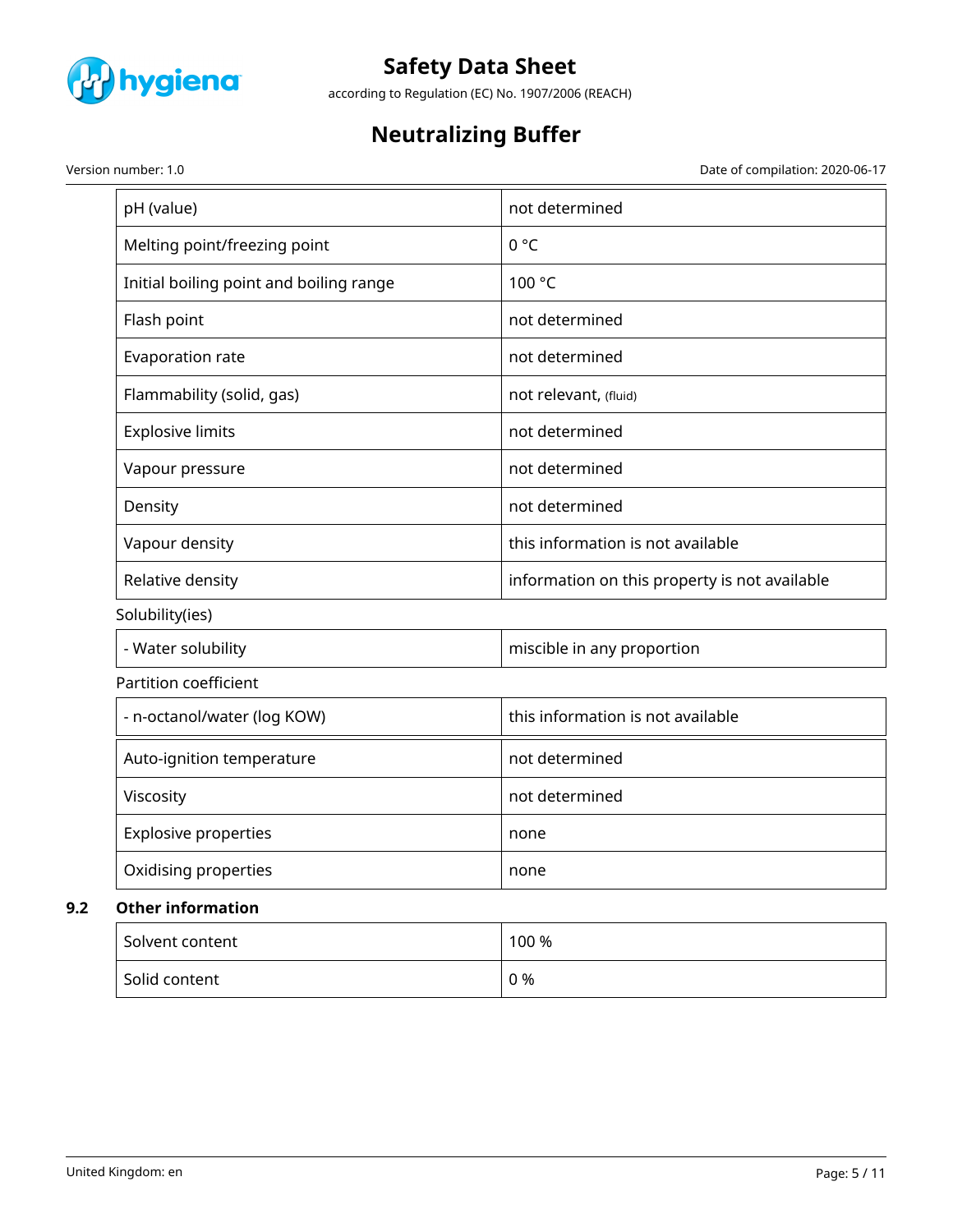

according to Regulation (EC) No. 1907/2006 (REACH)

# **Neutralizing Buffer**

Version number: 1.0 Date of compilation: 2020-06-17

# **SECTION 10: Stability and reactivity**

## **10.1 Reactivity**

Concerning incompatibility: see below "Conditions to avoid" and "Incompatible materials".

## **10.2 Chemical stability**

The material is stable under normal ambient and anticipated storage and handling conditions of temperature and pressure.

# **10.3 Possibility of hazardous reactions**

No known hazardous reactions.

## **10.4 Conditions to avoid**

There are no specific conditions known which have to be avoided.

# **10.5 Incompatible materials**

There is no additional information.

## **10.6 Hazardous decomposition products**

Reasonably anticipated hazardous decomposition products produced as a result of use, storage, spill and heating are not known. Hazardous combustion products: see section 5.

# **SECTION 11: Toxicological information**

### **11.1 Information on toxicological effects**

Test data are not available for the complete mixture.

### Classification procedure

The method for classification of the mixture is based on ingredients of the mixture (additivity formula).

# **Classification according to GHS (1272/2008/EC, CLP)**

This mixture does not meet the criteria for classification in accordance with Regulation No 1272/2008/EC.

### Acute toxicity

Shall not be classified as acutely toxic.

## Skin corrosion/irritation

Shall not be classified as corrosive/irritant to skin.

### Serious eye damage/eye irritation

Shall not be classified as seriously damaging to the eye or eye irritant.

### Respiratory or skin sensitisation

Shall not be classified as a respiratory or skin sensitiser.

### Germ cell mutagenicity

Shall not be classified as germ cell mutagenic.

### Carcinogenicity

Shall not be classified as carcinogenic.

### Reproductive toxicity

Shall not be classified as a reproductive toxicant.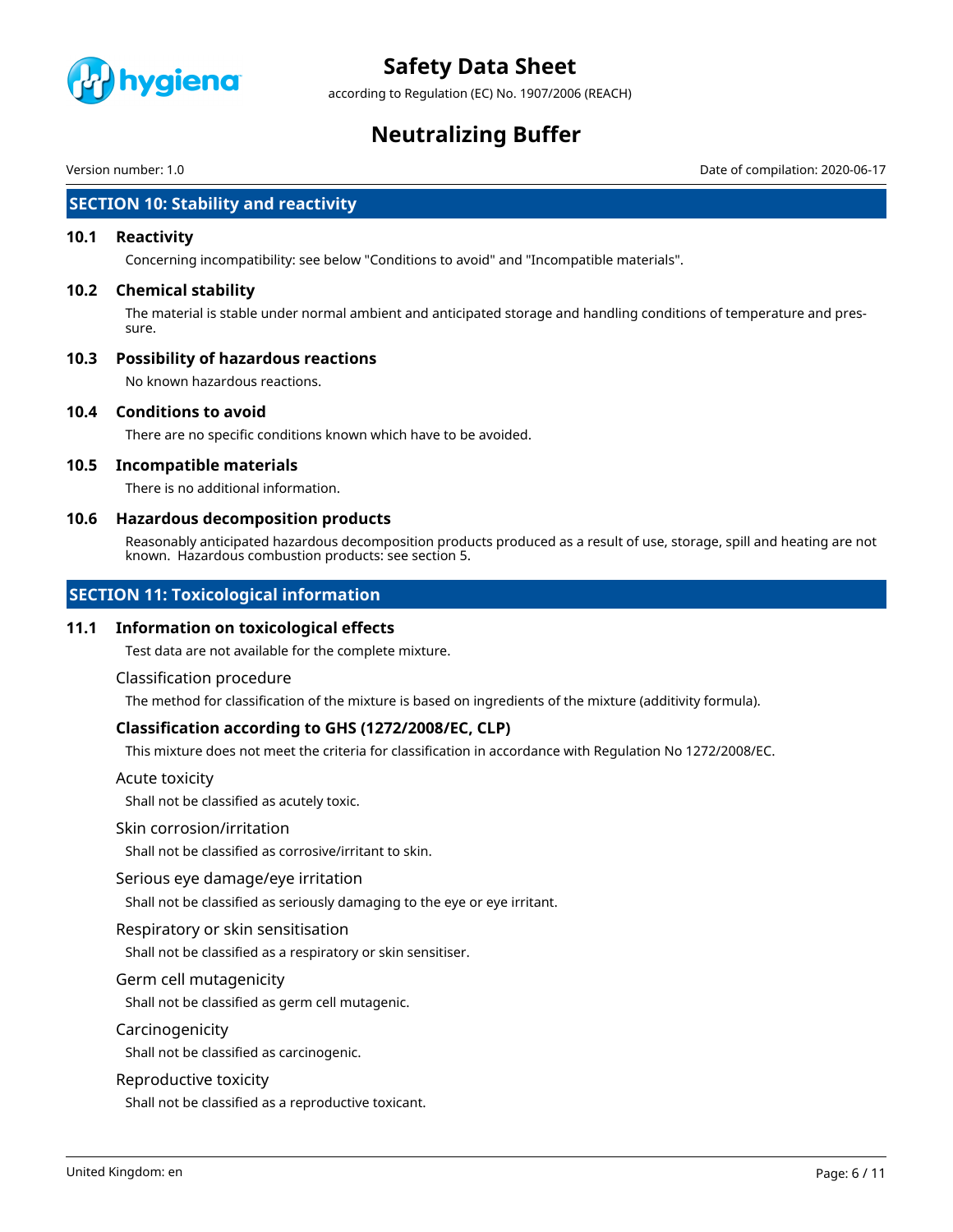

according to Regulation (EC) No. 1907/2006 (REACH)

# **Neutralizing Buffer**

Version number: 1.0 Date of compilation: 2020-06-17

## Specific target organ toxicity - single exposure

Shall not be classified as a specific target organ toxicant (single exposure).

## Specific target organ toxicity - repeated exposure

Shall not be classified as a specific target organ toxicant (repeated exposure).

## Aspiration hazard

Shall not be classified as presenting an aspiration hazard.

# **SECTION 12: Ecological information**

## **12.1 Toxicity**

Shall not be classified as hazardous to the aquatic environment.

# **12.2 Persistence and degradability**

Data are not available.

## **12.3 Bioaccumulative potential**

Data are not available.

# **12.4 Mobility in soil**

Data are not available.

**12.5 Results of PBT and vPvB assessment** Data are not available.

# **12.6 Other adverse effects**

Endocrine disrupting potential None of the ingredients are listed.

# **SECTION 13: Disposal considerations**

### **13.1 Waste treatment methods**

Sewage disposal-relevant information

Do not empty into drains. Avoid release to the environment. Refer to special instructions/safety data sheets.

### Waste treatment of containers/packagings

Completely emptied packages can be recycled. Handle contaminated packages in the same way as the substance itself.

## **Remarks**

Please consider the relevant national or regional provisions. Waste shall be separated into the categories that can be handled separately by the local or national waste management facilities.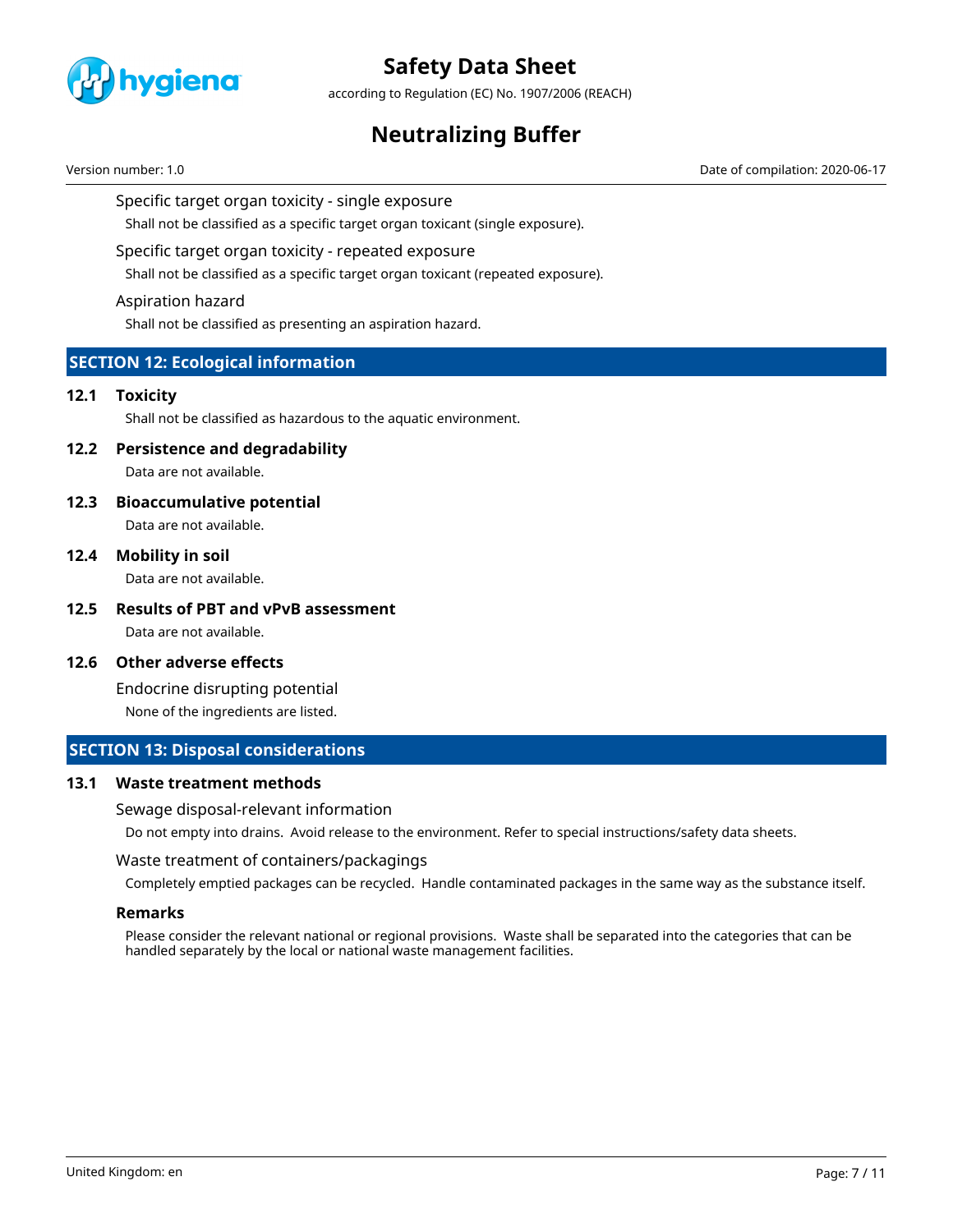

according to Regulation (EC) No. 1907/2006 (REACH)

# **Neutralizing Buffer**

Date of compilation: 2020-06-17

| Version number: 1.0 |  |
|---------------------|--|
|---------------------|--|

|      | <b>SECTION 14: Transport information</b>                                                                                                                                                                      |                                                                            |
|------|---------------------------------------------------------------------------------------------------------------------------------------------------------------------------------------------------------------|----------------------------------------------------------------------------|
| 14.1 | <b>UN number</b>                                                                                                                                                                                              | not subject to transport regulations                                       |
| 14.2 | UN proper shipping name                                                                                                                                                                                       | not relevant                                                               |
| 14.3 | <b>Transport hazard class(es)</b>                                                                                                                                                                             | none                                                                       |
| 14.4 | <b>Packing group</b>                                                                                                                                                                                          | not assigned to a packing group                                            |
| 14.5 | <b>Environmental hazards</b>                                                                                                                                                                                  | non-environmentally hazardous acc. to the danger-<br>ous goods regulations |
| 14.6 | <b>Special precautions for user</b><br>There is no additional information.                                                                                                                                    |                                                                            |
| 14.7 | Transport in bulk according to Annex II of MARPOL and the IBC Code<br>The cargo is not intended to be carried in bulk.                                                                                        |                                                                            |
|      | <b>Information for each of the UN Model Regulations</b>                                                                                                                                                       |                                                                            |
|      | Transport of dangerous goods by road, rail and inland waterway (ADR/RID/ADN)<br>Not subject to ADR, RID and ADN.                                                                                              |                                                                            |
|      | <b>International Maritime Dangerous Goods Code (IMDG)</b><br>Not subject to IMDG.                                                                                                                             |                                                                            |
|      | <b>International Civil Aviation Organization (ICAO-IATA/DGR)</b><br>Not subject to ICAO-IATA.                                                                                                                 |                                                                            |
|      | <b>SECTION 15: Regulatory information</b>                                                                                                                                                                     |                                                                            |
| 15.1 | Safety, health and environmental regulations/legislation specific for the substance or mixture<br><b>Relevant provisions of the European Union (EU)</b><br><b>Restrictions according to REACH, Annex XVII</b> |                                                                            |
|      | none of the ingredients are listed                                                                                                                                                                            |                                                                            |
|      | List of substances subject to authorisation (REACH, Annex XIV) / SVHC - candidate list<br>none of the ingredients are listed                                                                                  |                                                                            |

# **Deco-Paint Directive (2004/42/EC)**

|--|

# **Directive on industrial emissions (VOCs, 2010/75/EU)**

| VOC content | 0.517% |
|-------------|--------|
|-------------|--------|

# **Directive 2011/65/EU on the restriction of the use of certain hazardous substances in electrical and electronic equipment (RoHS) - Annex II**

none of the ingredients are listed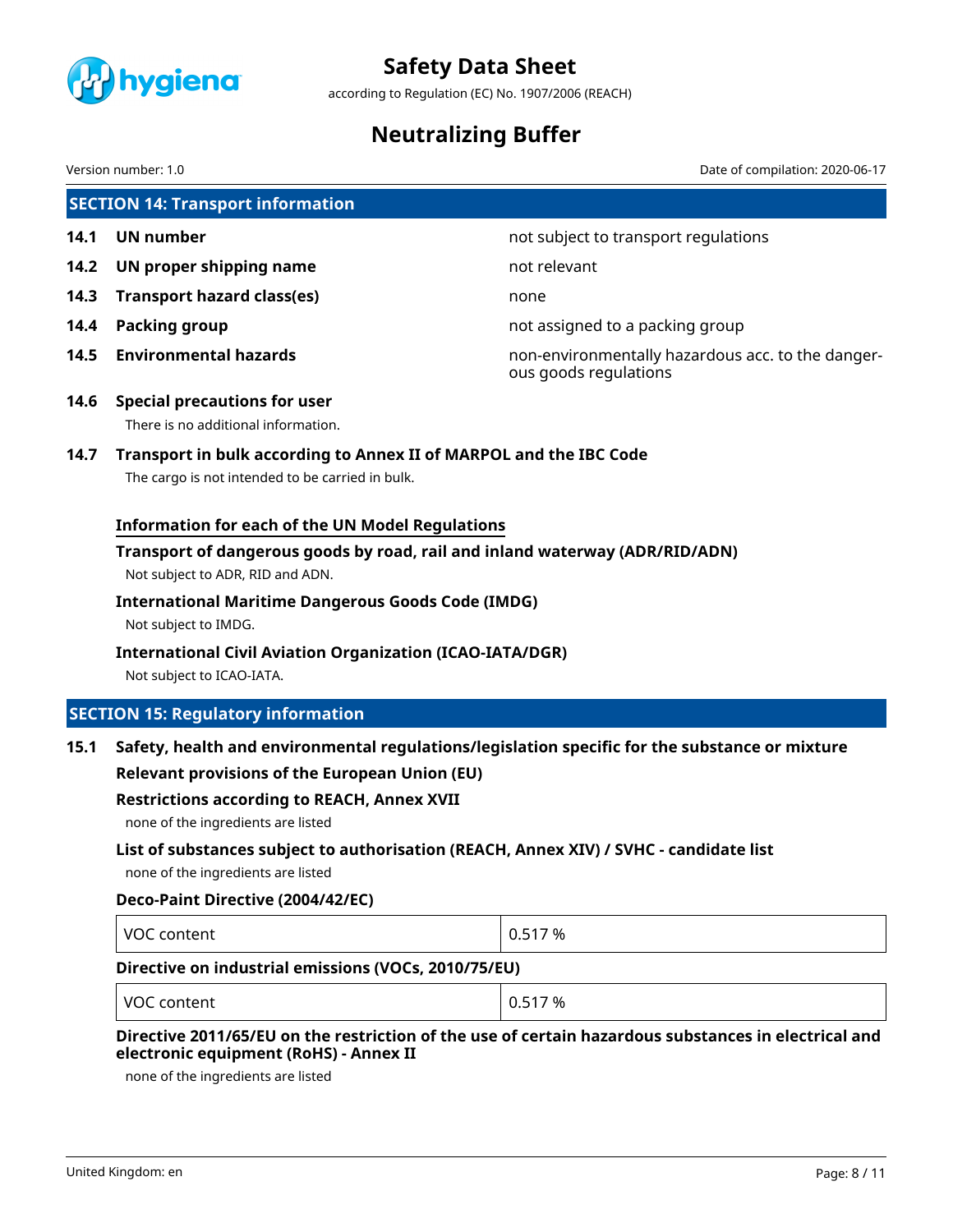

according to Regulation (EC) No. 1907/2006 (REACH)

# **Neutralizing Buffer**

Version number: 1.0 Date of compilation: 2020-06-17

# **Regulation 166/2006/EC concerning the establishment of a European Pollutant Release and Transfer Register (PRTR)**

none of the ingredients are listed

# **Directive 2000/60/EC establishing a framework for Community action in the field of water policy (WFD)**

none of the ingredients are listed

# **National inventories**

| <b>Country</b> | <b>Inventory</b> | <b>Status</b>                  |
|----------------|------------------|--------------------------------|
| AU             | <b>AICS</b>      | not all ingredients are listed |
| CA             | <b>DSL</b>       | not all ingredients are listed |
| <b>CN</b>      | <b>IECSC</b>     | not all ingredients are listed |
| EU             | <b>ECSI</b>      | not all ingredients are listed |
| EU             | REACH Reg.       | not all ingredients are listed |
| JP             | <b>CSCL-ENCS</b> | not all ingredients are listed |
| <b>KR</b>      | KECI             | not all ingredients are listed |
| <b>MX</b>      | <b>INSQ</b>      | not all ingredients are listed |
| NZ             | <b>NZIOC</b>     | not all ingredients are listed |
| <b>PH</b>      | <b>PICCS</b>     | not all ingredients are listed |
| <b>TW</b>      | <b>TCSI</b>      | not all ingredients are listed |
| US.            | <b>TSCA</b>      | not all ingredients are listed |

Legend

| -----            |                                                                         |
|------------------|-------------------------------------------------------------------------|
| <b>AICS</b>      | Australian Inventory of Chemical Substances                             |
| <b>CSCL-ENCS</b> | List of Existing and New Chemical Substances (CSCL-ENCS)                |
| <b>DSL</b>       | Domestic Substances List (DSL)                                          |
| ECSI             | EC Substance Inventory (EINECS, ELINCS, NLP)                            |
| <b>IECSC</b>     | Inventory of Existing Chemical Substances Produced or Imported in China |
| INSO             | National Inventory of Chemical Substances                               |
| KECI             | Korea Existing Chemicals Inventory                                      |
| NZIoC            | New Zealand Inventory of Chemicals                                      |
| PICCS            | Philippine Inventory of Chemicals and Chemical Substances               |
| REACH Reg.       | REACH registered substances                                             |
| TCSI             | Taiwan Chemical Substance Inventory                                     |
| <b>TSCA</b>      | Toxic Substance Control Act                                             |

# **15.2 Chemical Safety Assessment**

Chemical safety assessments for substances in this mixture were not carried out.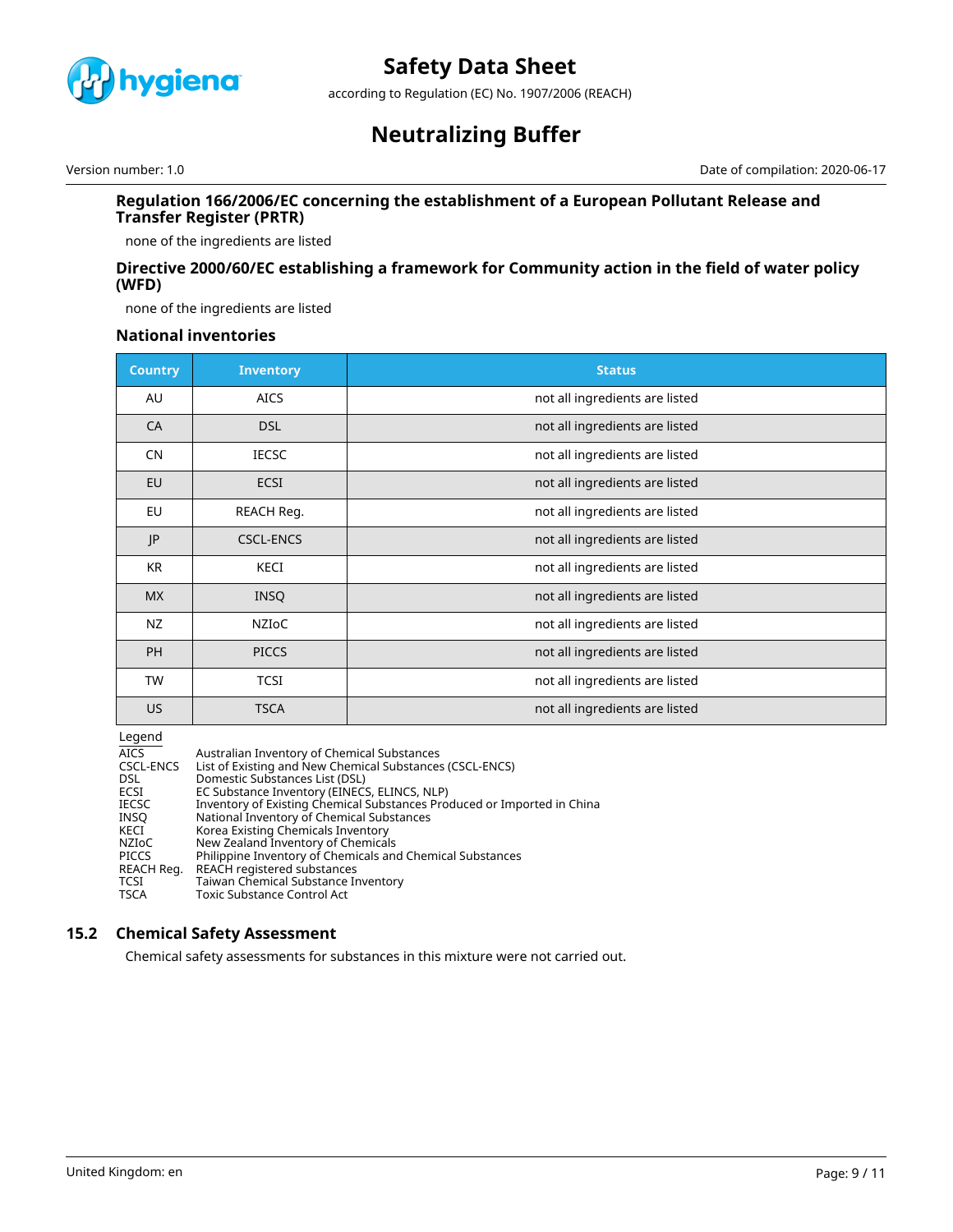

according to Regulation (EC) No. 1907/2006 (REACH)

# **Neutralizing Buffer**

Version number: 1.0 Date of compilation: 2020-06-17

# **SECTION 16: Other information**

## **Abbreviations and acronyms**

| Abbr.           | <b>Descriptions of used abbreviations</b>                                                                                                                                                                                     |
|-----------------|-------------------------------------------------------------------------------------------------------------------------------------------------------------------------------------------------------------------------------|
| <b>ADN</b>      | Accord européen relatif au transport international des marchandises dangereuses par voies de navigation<br>intérieures (European Agreement concerning the International Carriage of Dangerous Goods by Inland Wa-<br>terways) |
| <b>ADR</b>      | Accord européen relatif au transport international des marchandises dangereuses par route (European<br>Agreement concerning the International Carriage of Dangerous Goods by Road)                                            |
| CAS             | Chemical Abstracts Service (service that maintains the most comprehensive list of chemical substances)                                                                                                                        |
| <b>CLP</b>      | Regulation (EC) No 1272/2008 on classification, labelling and packaging of substances and mixtures                                                                                                                            |
| <b>DGR</b>      | Dangerous Goods Regulations (see IATA/DGR)                                                                                                                                                                                    |
| EC No           | The EC Inventory (EINECS, ELINCS and the NLP-list) is the source for the seven-digit EC number, an identifier<br>of substances commercially available within the EU (European Union)                                          |
| <b>EINECS</b>   | European Inventory of Existing Commercial Chemical Substances                                                                                                                                                                 |
| <b>ELINCS</b>   | European List of Notified Chemical Substances                                                                                                                                                                                 |
| <b>GHS</b>      | "Globally Harmonized System of Classification and Labelling of Chemicals" developed by the United Nations                                                                                                                     |
| <b>IATA</b>     | <b>International Air Transport Association</b>                                                                                                                                                                                |
| <b>IATA/DGR</b> | Dangerous Goods Regulations (DGR) for the air transport (IATA)                                                                                                                                                                |
| <b>ICAO</b>     | <b>International Civil Aviation Organization</b>                                                                                                                                                                              |
| <b>IMDG</b>     | International Maritime Dangerous Goods Code                                                                                                                                                                                   |
| index No        | The Index number is the identification code given to the substance in Part 3 of Annex VI to Regulation (EC) No<br>1272/2008                                                                                                   |
| <b>MARPOL</b>   | International Convention for the Prevention of Pollution from Ships (abbr. of "Marine Pollutant")                                                                                                                             |
| <b>NLP</b>      | No-Longer Polymer                                                                                                                                                                                                             |
| <b>PBT</b>      | Persistent, Bioaccumulative and Toxic                                                                                                                                                                                         |
| <b>REACH</b>    | Registration, Evaluation, Authorisation and Restriction of Chemicals                                                                                                                                                          |
| <b>RID</b>      | Règlement concernant le transport International ferroviaire des marchandises Dangereuses (Regulations<br>concerning the International carriage of Dangerous goods by Rail)                                                    |
| <b>SVHC</b>     | Substance of Very High Concern                                                                                                                                                                                                |
| VOC.            | Volatile Organic Compounds                                                                                                                                                                                                    |
| vPvB            | Very Persistent and very Bioaccumulative                                                                                                                                                                                      |

# **Key literature references and sources for data**

Regulation (EC) No 1272/2008 on classification, labelling and packaging of substances and mixtures. Regulation (EC) No. 1907/2006 (REACH), amended by 2015/830/EU.

Transport of dangerous goods by road, rail and inland waterway (ADR/RID/ADN). International Maritime Dangerous Goods Code (IMDG). Dangerous Goods Regulations (DGR) for the air transport (IATA).